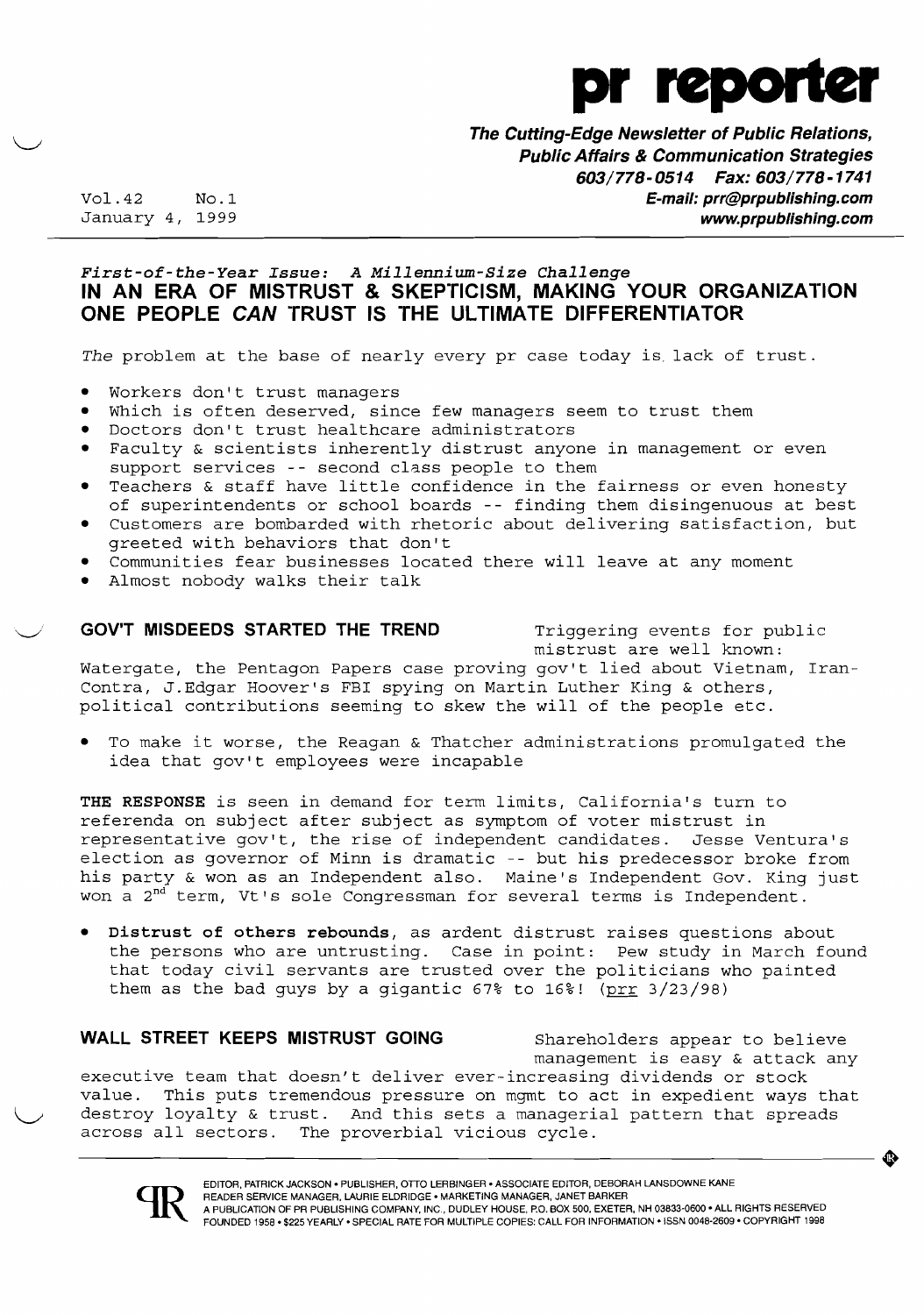# **THE HARD TRUTH ABOUT TRUST: IT BEGINS INTERNALLY**

Outmoded as it is -- and trained managers know it is -- the pyramid (below) is the descriptor of most organizations, with its hierarchies, silos & other flaws.

- 1. If we dare to look at organizations realistically, it is quickly apparent that the most important people are those at the bottom -- the frontliners. They and only they make the product, deliver the service, sell the goods, provide essential support mechanisms. In short, *they*  more than anyone *are* the org'n. *Not* the CEO or COO or CFO or CIO or vppr or anyone else.
- **2. In truth, if (as below) you draw a line above the frontline team leaders**  (whether called supervisors, managers or whatever), everyone else is **overhead.** The top of the pyramid is *cost* not income-generating. That is, the other positions exist to support what the frontliners do.



A few years back, the primacy of frontliners was dramatically shown at the annual meeting of an automaker. A shareholder activist angrily asked why workers were getting a raise & shareholders weren't. "Because," replied the chairman, "they know how to make cars and you & I don't."

- **3. Therefore, if management wants to earn trust,** it must acknowledge this truth -- then formulate policies & processes that prove & continually symbolize it to the frontliners.
- **4. This affects the trust level of external audiences also,** since the great bulk of contacts between any org'n & its stakeholding publics takes place on a daily basis between frontliners & individual stakeholders.
- **5. But the reality is** that frontliners are the lowest paid, least trained, least often con ulted & least respected -- fodder for cutbacks, downsizing, takeaways, while sr mgrs get huge stock options for doing such violence to the org'n.

**Now, were we talking about motivating trust???** Everyone wants it with customers, gov't agencies & other external publics -- but this requires the hard effort of earning it first inside the org'n.

# **NEW BOOK PROVES IT ALL OVER AGAIN & TELLS HOW**

Stanford Biz Schl prof Jeffrey Pfeffer's *The Human Equation: Building Profits By Putting people First* (Harvard Biz Schl Press) damns yet again the mgmt strategy of doing things because "everyone else is doing it."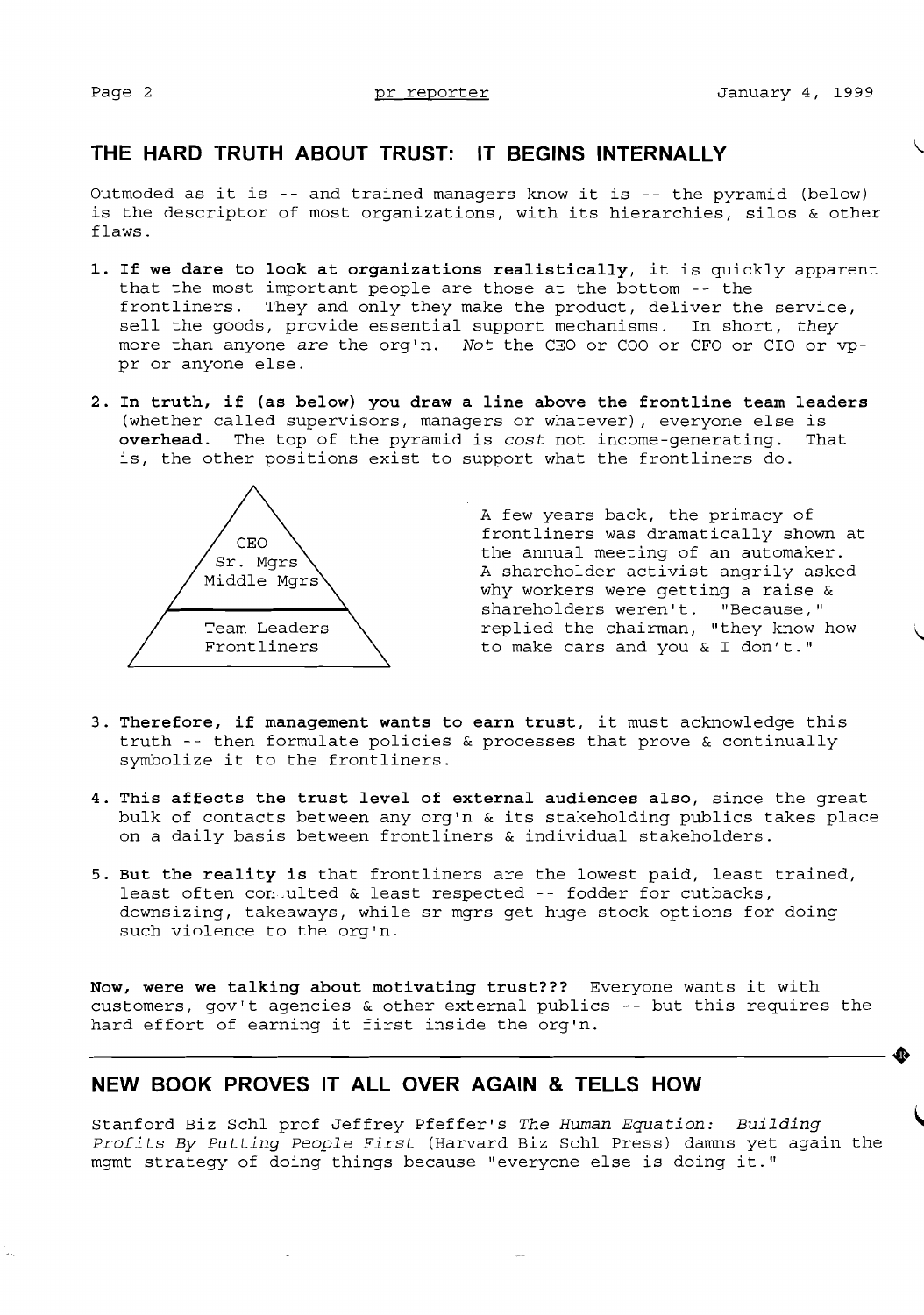.~.

*"First, it is almost impossible* to *earn above-normal, exceptional economic returns by doing what 'everyone else' is doing* -- *prosaically put, you can't be 'normal'* & *expect 'abnormal' returns.* 

*"Second, it is almost impossible* to *achieve some lasting competitive advantage simply by making purchases in the open market* (i.e. outsourcing) -- *something that anyone can do."* 

### **THE 7 PRACTICES THAT LEAD TO SUCCESS FOR ANY ORG'N -- & TO TRUST**

What everyone can't do, so it is a competitive advantage, is put in place this list that emerges from Pfeffer's research:

- 1. Job security: permanent fulltime jobs
- 2. Careful hiring
- 3. Decentralization & teamwork
- 4. Good pay based on team, not individual, performance
- 5. Training, training, training!
- 6. Low differences in both status & pay
- 7. Systematic sharing of information (best practices, a learning org'n etc)

## **RESULTS: RESEARCH SAYS IT IMPROVES PERFORMANCE IN ANY ORG'N BY 40%**

Why do it any other way, then? Why do these 7 policies work so well? 3 reasons, readily deduced from the 7 practices above:

- A. **People work harder:** having control over one's work leads to commitment
- B. **They work smarter:** developing skills they can use on their present jobs
- C. **Empowerment & responsibility reduce management,** bureaucracy & other costs caused by an alienated workforce with adversarial relationships to mgmt

One reviewer's summation of the book turns out to be a prime indicator of how to earn trust where it begins -- between management & frontliners:

*"The single most important factor in whether org'ns succeed* or *not is the way they manage their people* -- *not fancy growth strategies*  or *modern technology.* 

"*Unfortunately, managing people is what many are least good at."* 

## **SECRECY DESTROYS TRUST I TRANSPARENCY BUILDS IT**

During the worrisome days of the recent stock market fall -- when Asia was on the skids  $\&$  a rogue hedge fund nearly put confidence into a tailspin -money managers at one of those international crisis meetings were still divided whether transparent communication, aka telling the truth, was a wise policy.

Might scare people if they knew the facts, some argued. Translation: they're not smart enough to handle it. Considering how the "bright"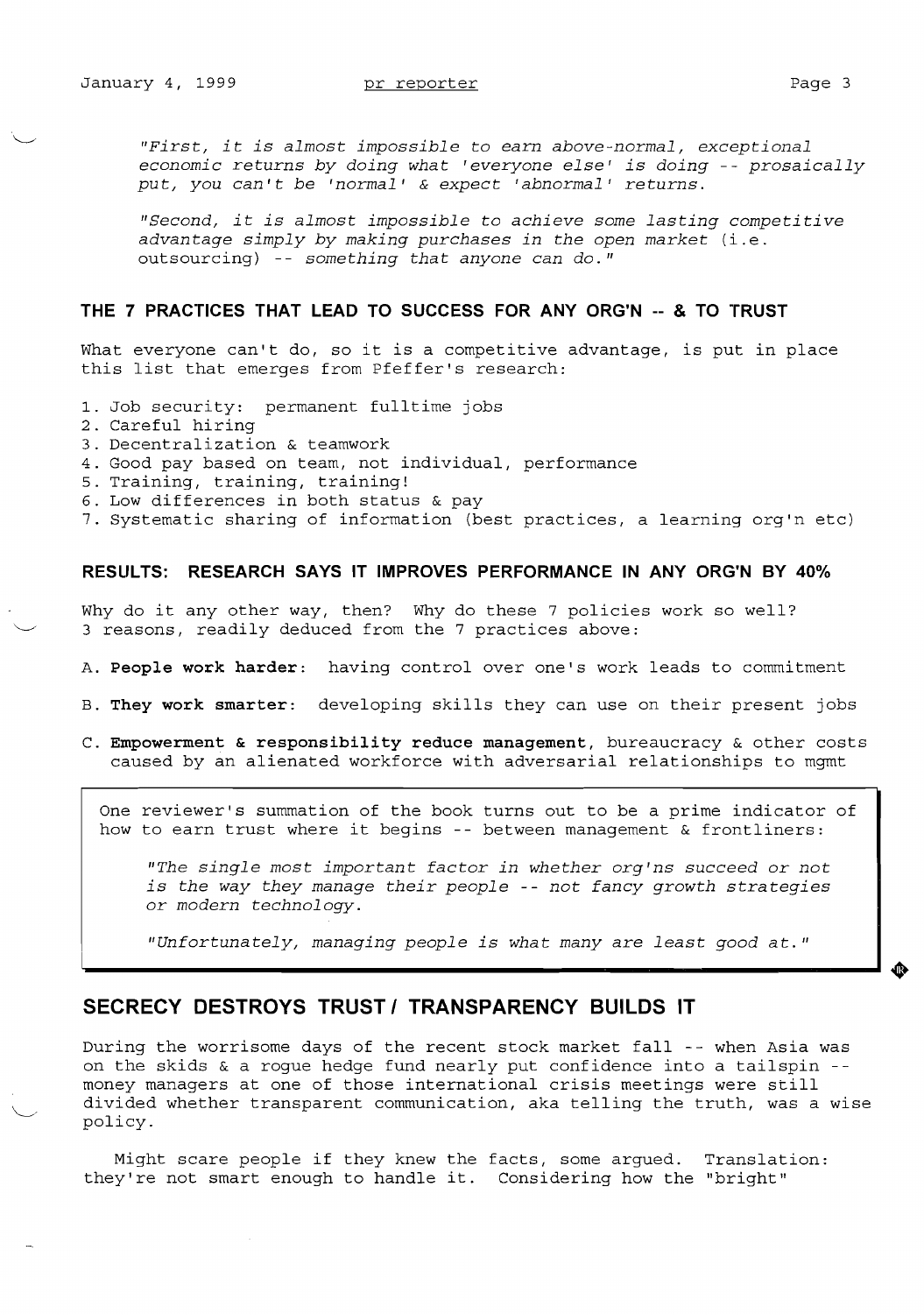financial minds, like fund managers, are spooked by even a shadow of a rumor, perhaps those arguing this way had a point. But not usually, and not for long.

**MOYNIHAN SETTLES THE ARGUMENT** In *Secrecy,* the senator from NY traces the results of gov't secrecy policies. One example: because the data was kept classified, no expert or academician could argue with CIA forecasts that USSR's economy was strong & about to surpass ours. There was much evidence the opposite was true -- but no way to see the data. Result: between '82 & '88 the US "went on history's greatest peacetime weapons spending spree, transforming itself from the world's greatest creditor nation into the leading debtor" -- the great National Debt still facing us.

- • Transparency & the ability to check the data could have avoided this. Free democratic discussion works!
- Secrecy "erodes confidence" because mostly its purpose is to protect the reputations & careers of policymakers, notes the book.

thought that it is even possible to keep secrets inside org'ns today? **For practitioners, the relevance is:** Are there situations at your org'n/client where confidence has been eroded & mistakes made in the foolish

## **WHAT IS KNOWN ABOUT EARNING TRUST FOR ORGANIZATIONS?**

**STRATEGIES.** Any prescriptive list sounds trite, but research & cases presented in prr in the 90s suggest these overall rules:

**1. Words, rhetoric, grandiose statements do not gain trust** 

- • CEOs who want to promulgate such words *without realizing what total commitment* to *living them means* can destroy trust right down the org'n
- **2. Only symbolic actions -- behavior & adhered-to policies -- can** 
	- Major reason why internal teams  $\&$  task forces, along with community relations, volunteerism & similar social responsibility programs that get employees & execs rubbing elbows with one another & with opinion leaders & stakeholders are essential
- **3. Building relationships** is the only way trust can be earned, say psychological studies
	- • Letting stakeholders see us as people, and see *for themselves* that our behaviors do walk our talk
- **4. Still, without some words to live by** -- vision, values or guiding principles -- neither internal nor external audiences have a ruler to measure an org'n with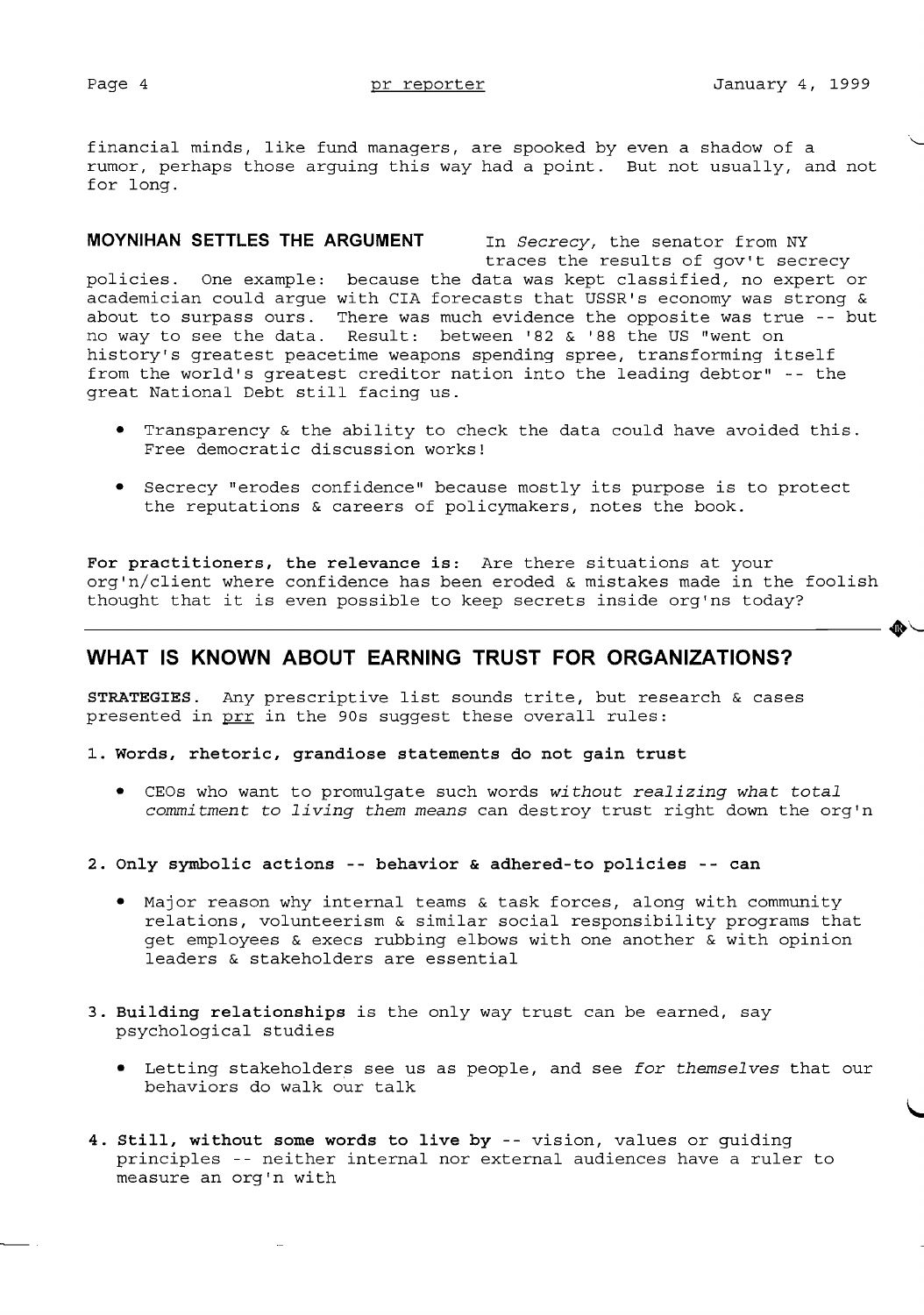- • Language, words, writing are still important; they just can't stand alone anymore (even on fancy Web pages, tho that's a good place to feature them)
- • Remember the power of Squibb Pharmaceutical's marvelous theme, in the days before there was an FDA to assure drug quality: *The priceless ingredient in every product is the honor* & *integrity of its maker*

### **TACTICS ALSO APPEAR VERY BASIC** Or is loss of trust in part because

org'ns moved away from old-fashioned virtues?

- 1. Face-to-face is the key. Nothing can replace it, as strategy list implies
	- Practitioners' role in coaching team leaders & execs in this, plus preparing videos, charts, agendas & other presentation aids is now a top assignment (e.g. see prr 7/17/95)
	- • List of internal venues is long: MBWA, focus groups, Lunch With..., town halls, award presentations, employee annual meetings et al
	- • Externally, case after case shows how the toughest problems are resolved when execs & employees press the flesh with stakeholders from winning fishermen's support for oil drilling to pipeline rightof-way issues (e.g. see prr 4/20/98)
- 2. Opinion leader support is vital. Only  $3^{rd}$  party advocates bring trust to issues now -- not the disputing parties
	- The formal opinion leader list continues as PR Tool #1
	- Formalized Constituency Relations, Envoy & Ambassador processes create  $3<sup>rd</sup>$  party advocates -- they're "ally development" programs

## $-$  TOP TRUST-BUILDERS & TRUST-DESTROYERS FOR MANAGERS  $-$

- 1. Communicates openly & honestly, 1. Acts more concerned about own
- 2. Shows confidence in people by  $2.$  Sends mixed messages so treating them as skilled &  $k$  know where s/he stands treating them as skilled  $\&$ competent 3. Avoids taking responsibility
- 3. Listens & values what is heard, for actions<br>even tho may not agree 4. Jumps to com
- 4. Keeps promises & commitments and the checking the facts first<br>5. Cooperates, looks for ways 5. Makes excuses or blames
- 5. Cooperates, looks for ways<br>people can help each other
- without distorting info<br>
Shows confidence in people by  $\qquad \qquad$  2. Sends mixed messages so never
	-
	-
	- 4. Jumps to conclusions without<br>checking the facts first
	- others when things don't work out

-- Survey on trust by Development Dimensions Int'l, 1995